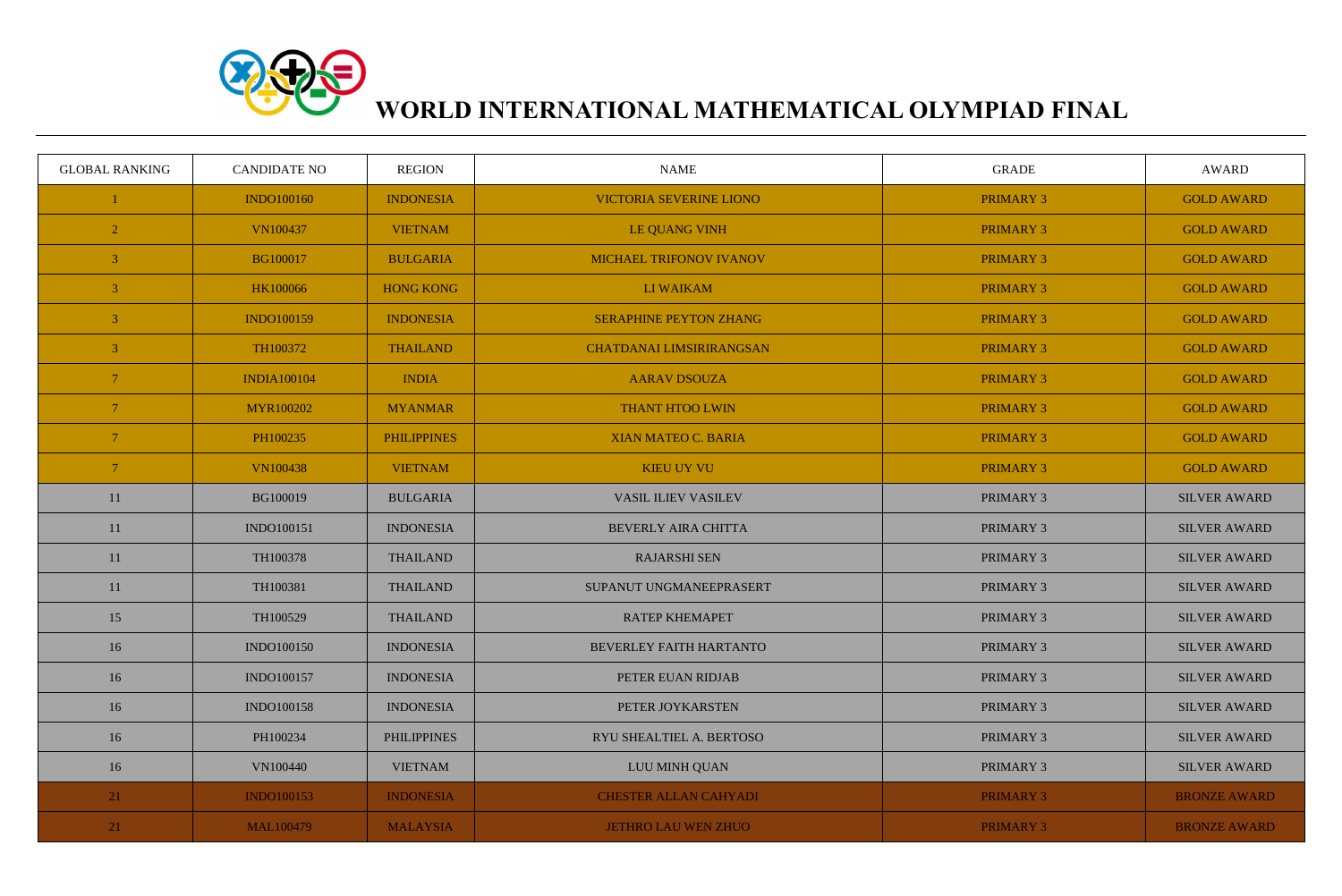

## **WORLD INTERNATIONAL MATHEMATICAL OLYMPIAD FINAL**

| 21 | PH100236          | <b>PHILIPPINES</b> | <b>ANTON J ELUMBARING</b>               | <b>PRIMARY 3</b> | <b>BRONZE AWARD</b> |
|----|-------------------|--------------------|-----------------------------------------|------------------|---------------------|
| 21 | TH100382          | <b>THAILAND</b>    | NATHADED SUJJASONTIS                    | <b>PRIMARY 3</b> | <b>BRONZE AWARD</b> |
| 25 | <b>BG100015</b>   | <b>BULGARIA</b>    | <b>GEORGE HRISTOV KOTAREV</b>           | <b>PRIMARY 3</b> | <b>BRONZE AWARD</b> |
| 25 | <b>BG100016</b>   | <b>BULGARIA</b>    | <b>KAMEN ALEXANDROV TOPALOV</b>         | <b>PRIMARY 3</b> | <b>BRONZE AWARD</b> |
| 25 | <b>INDO100155</b> | <b>INDONESIA</b>   | <b>KEILZTON ADRIAN MARVELLTON IRWAN</b> | <b>PRIMARY 3</b> | <b>BRONZE AWARD</b> |
| 25 | <b>MYR100201</b>  | <b>MYANMAR</b>     | <b>SNOW @ PHWAY PHWAY SAN</b>           | <b>PRIMARY 3</b> | <b>BRONZE AWARD</b> |
| 25 | TH100373          | <b>THAILAND</b>    | <b>FAHSAI LAKMUANG</b>                  | <b>PRIMARY 3</b> | <b>BRONZE AWARD</b> |
| 25 | TH100374          | <b>THAILAND</b>    | PUNNAPAT PARITATPAISAN                  | <b>PRIMARY 3</b> | <b>BRONZE AWARD</b> |
| 31 | <b>HK100064</b>   | <b>HONG KONG</b>   | <b>WONG NGAI CHI</b>                    | <b>PRIMARY 3</b> | <b>BRONZE AWARD</b> |
| 31 | HK100069          | <b>HONG KONG</b>   | <b>CHOW WAI YAN</b>                     | <b>PRIMARY 3</b> | <b>BRONZE AWARD</b> |
| 31 | <b>INDO100152</b> | <b>INDONESIA</b>   | <b>BINTANG KHANSA ASYANI</b>            | <b>PRIMARY 3</b> | <b>BRONZE AWARD</b> |
| 31 | <b>MAL100477</b>  | <b>MALAYSIA</b>    | <b>GOH HAYDEN</b>                       | <b>PRIMARY 3</b> | <b>BRONZE AWARD</b> |
| 31 | <b>MYR100203</b>  | <b>MYANMAR</b>     | <b>HTET EAINDRAY LIN</b>                | <b>PRIMARY 3</b> | <b>BRONZE AWARD</b> |
| 31 | TH100376          | <b>THAILAND</b>    | <b>VICHASITH VIRAJSILP</b>              | <b>PRIMARY 3</b> | <b>BRONZE AWARD</b> |
| 31 | <b>VN100435</b>   | <b>VIETNAM</b>     | <b>PHAM ANH DUC</b>                     | <b>PRIMARY 3</b> | <b>BRONZE AWARD</b> |
| 38 | <b>INDO100154</b> | <b>INDONESIA</b>   | I PUTU AGASTYA PRAMA ANANTA             | <b>PRIMARY 3</b> | <b>BRONZE AWARD</b> |
| 38 | <b>INDO100156</b> | <b>INDONESIA</b>   | <b>LAURENT AUSTIN SUHARTONO</b>         | <b>PRIMARY 3</b> | <b>BRONZE AWARD</b> |
| 38 | <b>MAL100478</b>  | <b>MALAYSIA</b>    | <b>GOH QUEAN HUEI</b>                   | <b>PRIMARY 3</b> | <b>BRONZE AWARD</b> |
| 38 | <b>MAL100481</b>  | <b>MALAYSIA</b>    | <b>THEODORE TAN YENZI</b>               | <b>PRIMARY 3</b> | <b>BRONZE AWARD</b> |
| 38 | PH100232          | <b>PHILIPPINES</b> | <b>JENELLE NYKA LEE</b>                 | <b>PRIMARY 3</b> | <b>BRONZE AWARD</b> |
| 43 | <b>VN100436</b>   | <b>VIETNAM</b>     | <b>NGUYEN PHUC HIEU</b>                 | <b>PRIMARY 3</b> | <b>BRONZE AWARD</b> |
| 44 | <b>HK100065</b>   | <b>HONG KONG</b>   | <b>CHEN SIYI</b>                        | <b>PRIMARY 3</b> | <b>BRONZE AWARD</b> |
| 44 | TH100375          | <b>THAILAND</b>    | PHUM NUALDUM                            | <b>PRIMARY 3</b> | <b>BRONZE AWARD</b> |
| 46 | <b>BG100018</b>   | <b>BULGARIA</b>    | NIA DINKOVA PARUSHEVA                   | PRIMARY 3        | <b>MERIT AWARD</b>  |